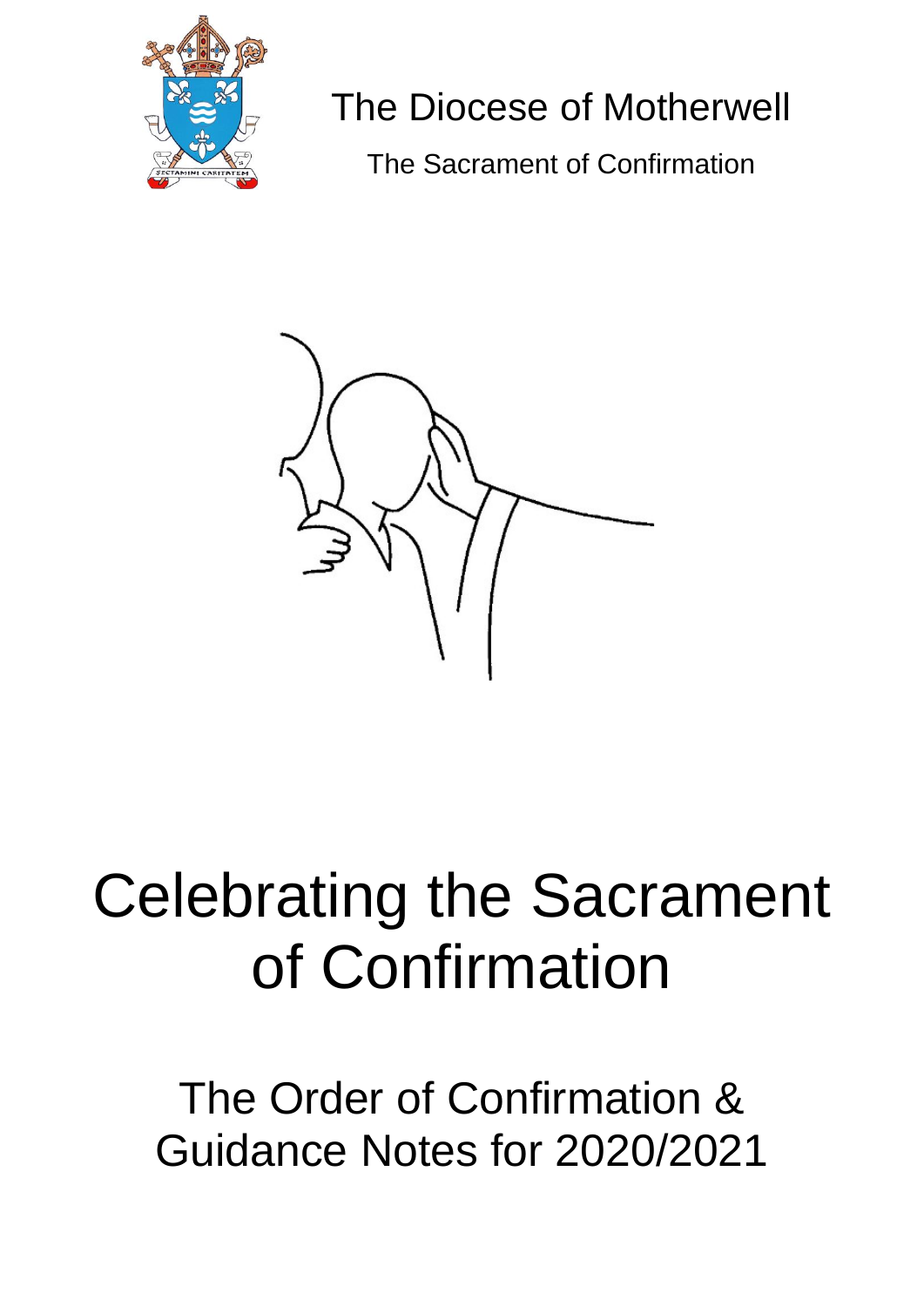#### **Introduction**

These guidance notes are offered to assist in preparing for celebrating the Sacrament of Confirmation. Please also pay attention to the letter from the Bishop regarding Confirmations in the academic year 2020/2021

In the pages that follow you will find 'The Order for the Conferral of Confirmation Within Mass' followed by 'Guidance Notes for Confirmation' for preparing the Confirmation Liturgy.

We clearly live in strange times, so these Guidance notes are the standard notes for Confirmation in normal times; at the end you will find further guidance to be followed during these times of Covid-19.

Should you have any questions or would like advice regarding the liturgy for the Sacrament of Confirmation please contact Fr Kenneth O'Brien, Diocesan Master of Ceremonies, at St. Joseph's, Cardowan, on 0141 779 2001 or by email [frkobrien@rcdom.org.uk;](mailto:frkobrien@rcdom.org.uk) or alternatively contact the Assistant Master of Ceremonies, Father John Paul McShane at St. Mary's, Lanark, on 01555 662234 or by email [frmcshane@rcdom.org.uk.](mailto:frmcshane@rcdom.org.uk)

If you wish more information or clarity regarding any Covid-19 restrictions please contact Deacon Bill McMillan on deaconmcmillan@rcdom.org.uk .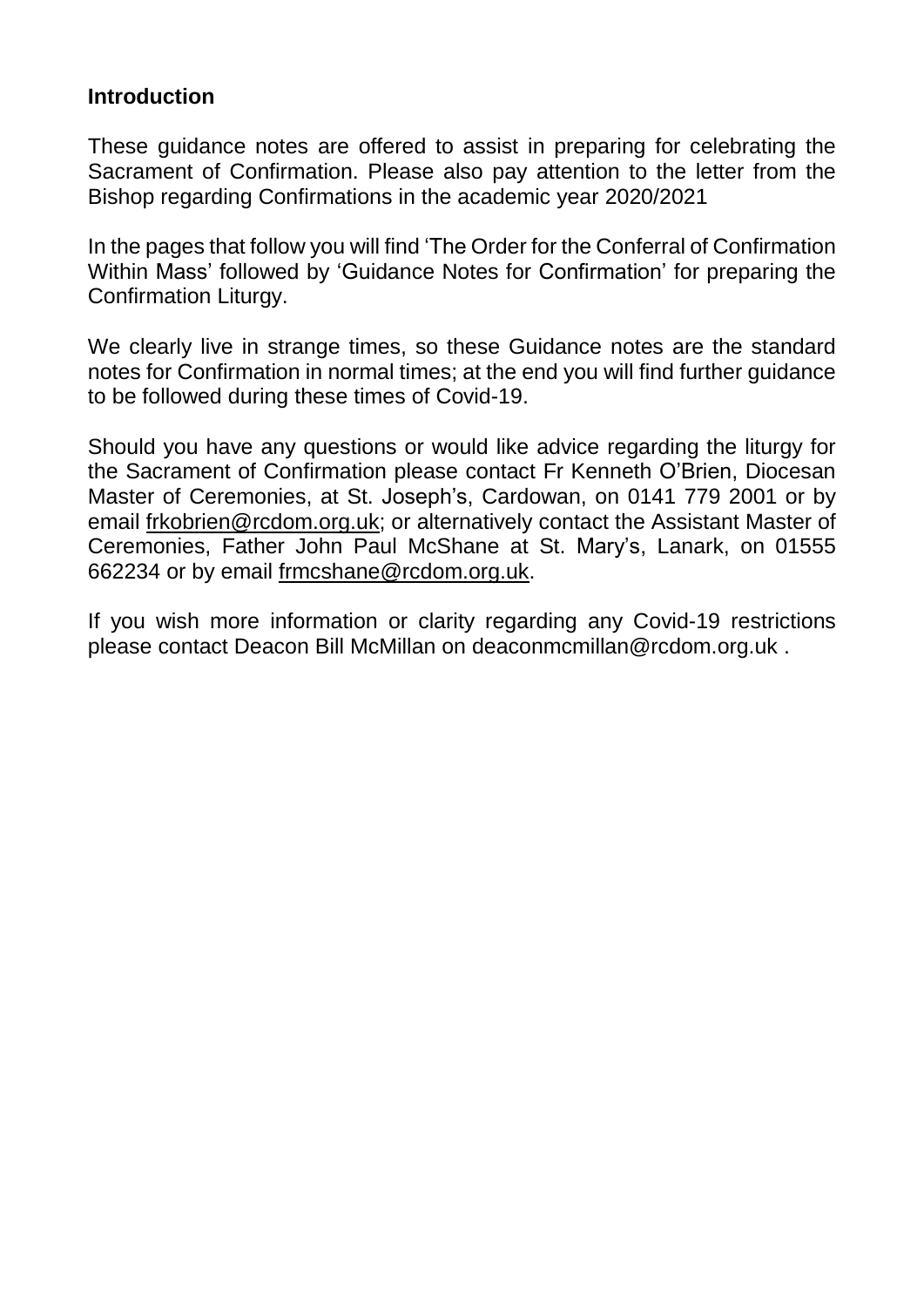## **The Order for the Conferral of Confirmation within Mass**

#### **The Liturgy of the Word Homily**

#### **Renewal of Baptismal Promises**

*After the homily the Bishop questions those to be confirmed, who stand, as he says:*

Do you renounce Satan, and all his works and empty promises? *Together, all those to be confirmed reply:* I do.

#### *Bishop:*

Do you believe in God, the Father almighty, Creator of heaven and earth? *Those to be confirmed:* I do.

#### *Bishop:*

Do you believe in Jesus Christ, his only Son, our Lord, who was born of the Virgin Mary, suffered death and was buried, rose again from the dead and is seated at the right hand of the Father? *Those to be confirmed:* I do.

#### *Bishop:*

Do you believe in the Holy Spirit, the Lord, the giver of life, who today through the Sacrament of Confirmation is given to you in a special way just as he was given to the Apostles on the day of Pentecost? *Those to be confirmed:* I do.

#### *Bishop:*

Do you believe in the holy Catholic Church, the communion of saints, the forgiveness of sins, the resurrection of the body, and life everlasting? *Those to be confirmed:* I do. *The Bishop gives his assent to the profession by proclaiming the faith of the Church:*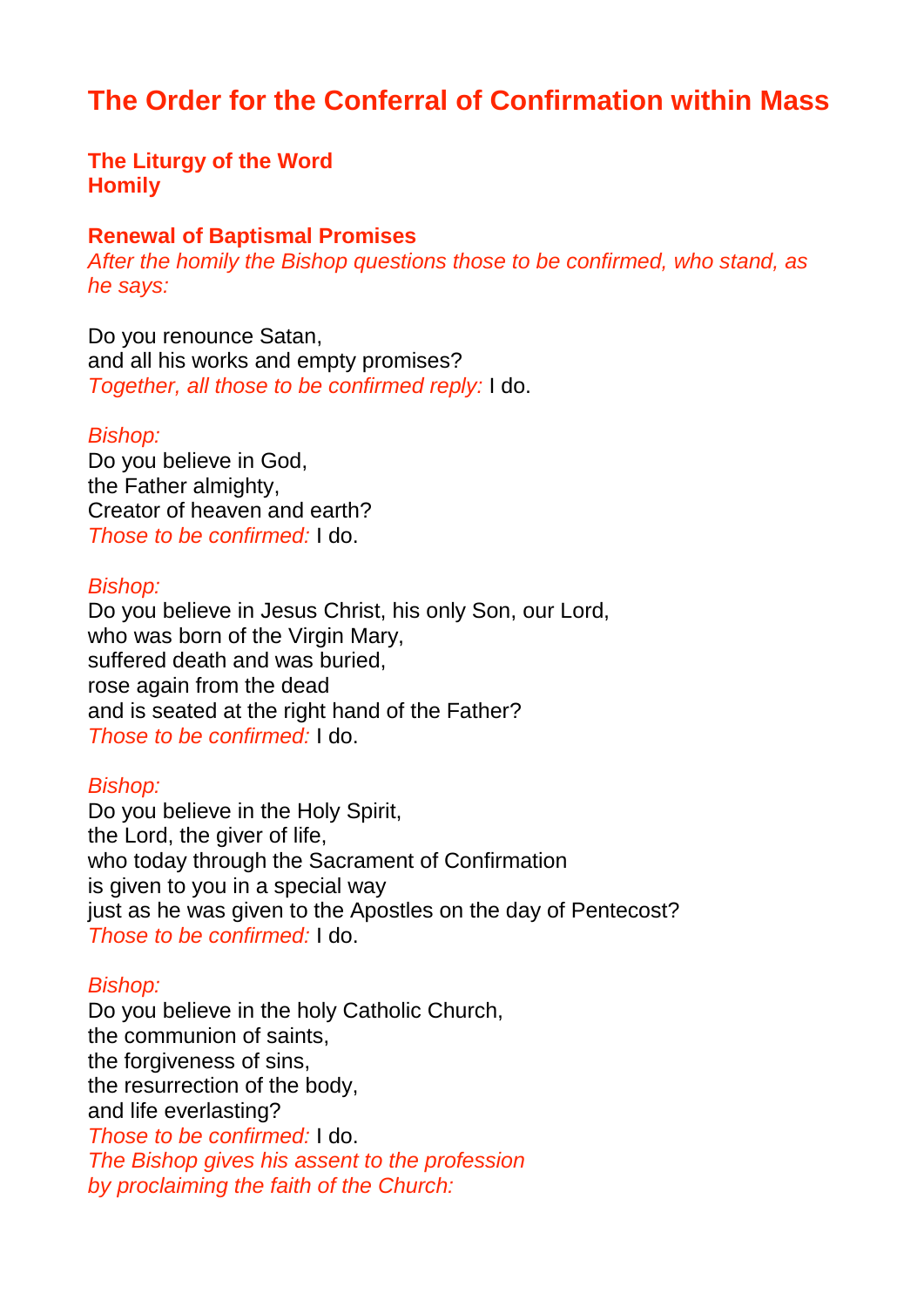This is our faith. This is the faith of the Church. We are proud to profess it in Christ Jesus our Lord. *The gathering of the faithful gives its assent by replying:* Amen.

#### **The Laying on of Hands**

*Then the Bishop standing, facing the people, with hands joined, says:* Dearly beloved, let us pray to God the almighty Father, for these, his adopted sons and daughters, already born again to eternal life in Baptism, that he will graciously pour out the Holy Spirit upon them to confirm them with his abundant gifts, and through his anointing conform them more fully to Christ, the Son of God.

#### *And all pray in silence for a while.*

#### *Then the Bishop lays hands over all those to be confirmed (as do the Priests who are associated with him). But the Bishop alone says:*

Almighty God, Father of our Lord Jesus Christ, who brought these your servants to new birth by water and the Holy Spirit, freeing them from sin: send upon them, O Lord, the Holy Spirit, the Paraclete; give them the spirit of wisdom and understanding, the spirit of counsel and fortitude, the spirit of knowledge and piety; fill them with the spirit of the fear of the Lord. Through Christ our Lord. Amen

#### **The Anointing with Chrism**

*The sponsor who presents the person to be confirmed places his (her) right hand on his (her) shoulder the Master of Ceromonies will read the Confirmation name to the bishop displayed on the badge worn by the candidate.*

*The Bishop dips his right thumb into the Chrism and makes the sign of the cross on the forehead of the one to be confirmed saying:*

**N.**, be sealed with the Gift of the Holy Spirit.

*The newly confirmed replies:* Amen.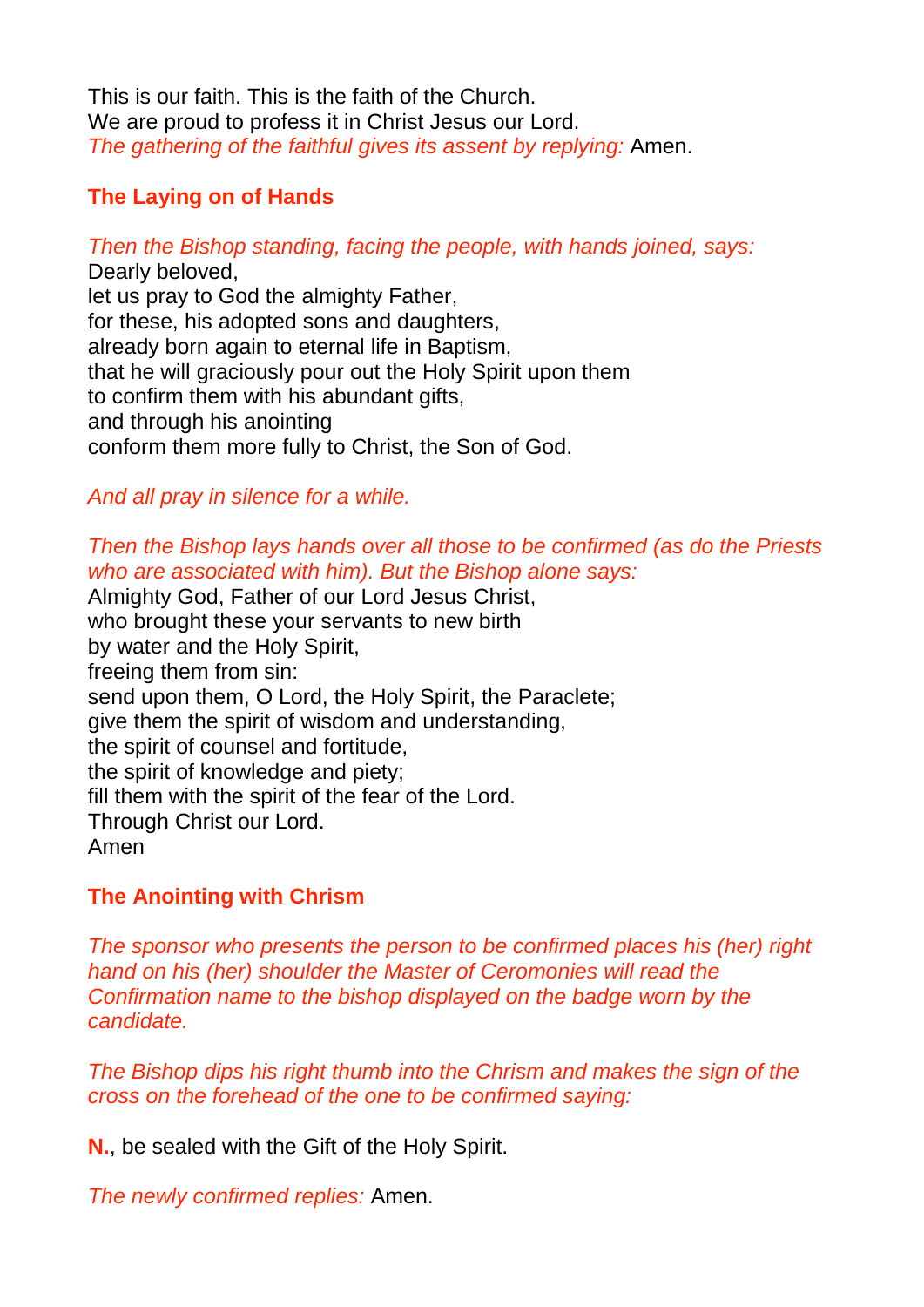# *The Bishop adds:*

Peace be with you.

*The newly confirmed:* And with your spirit.

#### **The Universal Prayer**

*The Universal Prayer follows in this or a similar form.*

#### *Bishop:*

My dear brothers and sisters, let us humbly pray to God the almighty Father and be of one mind in our prayer, just as faith, hope and charity, which proceed from his Holy Spirit, are one.

#### *Deacon or reader:*

For these his servants, whom the gift of the Holy Spirit has confirmed: that, planted in faith and grounded in love, they may bear witness to Christ the Lord by their way of life, let us pray to the Lord. *R.* Lord, we ask you, hear our prayer.

#### *Deacon or reader:*

For their parents and sponsors: that by word and example they may continue to encourage those whom they have sponsored in the faith to follow in the footsteps of Christ, let us pray to the Lord. *R.* Lord, we ask you, hear our prayer.

#### *Deacon or reader:*

For the holy Church of God together with **N.** our Pope, **N.** our Bishop and all the Bishops: that, gathered by the Holy Spirit, the Church may grow and increase in unity of faith and love until the coming of the Lord, let us pray to the Lord. *R.* Lord, we ask you, hear our prayer.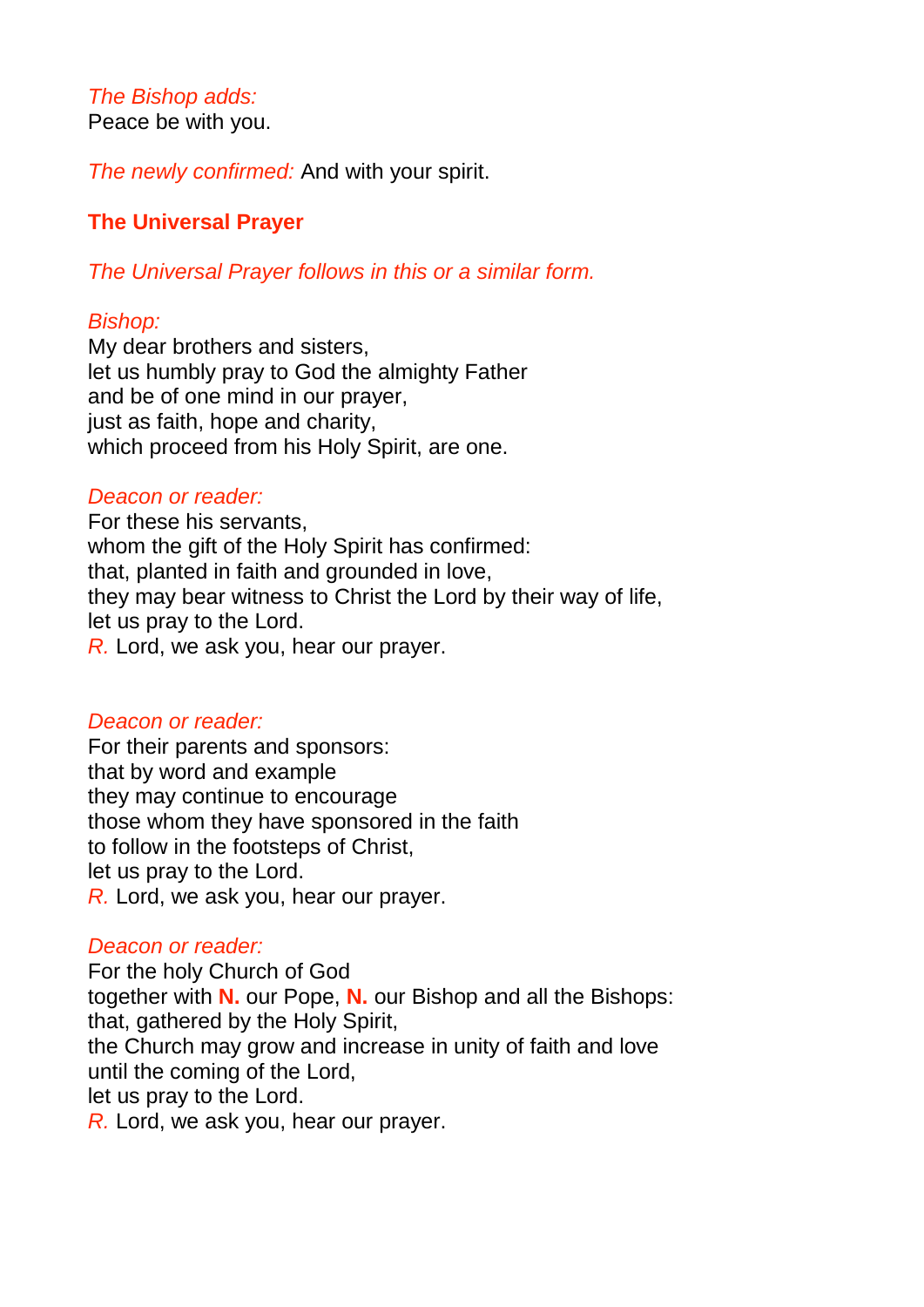#### *Deacon or reader:*

For the whole world: that all people, who have one Maker and Father, may acknowledge one another as brothers and sisters, without discrimination of race or nation, and with sincere hearts seek the Kingdom of God, which is peace and joy in the Holy Spirit, let us pray to the Lord. *R.* Lord, we ask you, hear our prayer.

#### *Bishop:*

O God, who gave the Holy Spirit to your Apostles and willed that through them and their successors the same Spirit be handed on to the rest of the faithful, listen favourably to our prayer, and grant that your divine grace, which was at work when the Gospel was first proclaimed,

may now spread through the hearts of those who believe in you. Through Christ our Lord.

*R.* Amen.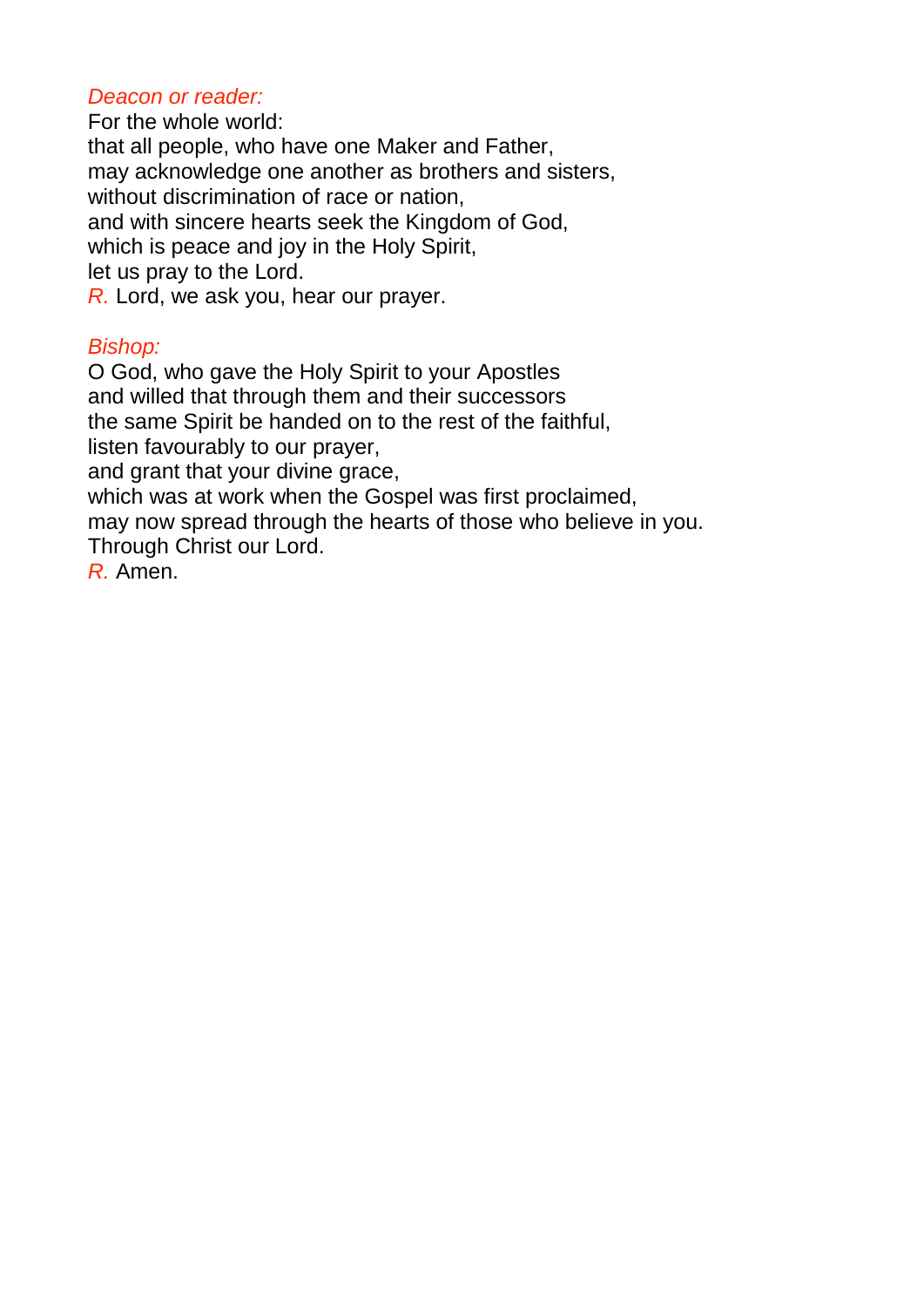## **Guidance Notes**

The following guidelines consider the different aspects of the Sacrament of Confirmation and provide some assistance on preparing the Liturgy: Choosing a Mass, Music, The Liturgy of the Word, the Rite of Confirmation and Request of the Sacrament, and the Liturgy of the Eucharist.

#### **Confirmation Name**

The Bishop encourages boys to choose a male Saint and girls a female Saint for their Confirmation name and to reflect how those saints used the Gifts of the Holy Spirit and lived the Corporal and Spiritual Works of Mercy.

#### **Liturgical Ministries**

The Bishop stresses that the young people are present at the Confirmation Mass to receive the Gift of the Holy Spirit in the Sacrament, so attention should be drawn to the Rite itself and what is happening to them rather than them having to perform other ministries and roles during the Mass.

The celebration of Confirmation is a parish celebration and it is appropriate to include family members and members of the wider parish and school communities in fulfilling the various liturgical ministries that are required.

#### **Choosing the Mass**

The Mass is usually the Ritual Mass of Confirmation from the Missal with readings as directed by the Bishop and Mass celebrated with red vestments.

On Memorials and Feasts, a decision can be made to use the prayers of that celebration or from the Rite of Confirmation. When Confirmation is celebrated on a Solemnity, then the prayers and readings of the solemnity are used.

#### **The Liturgy of the Word**

The Bishop will advise parishes of his choice of readings for the celebration of Confirmation. The best practice is for the chosen readings to be read from the Lectionary during the celebration of Mass.

When choosing a Responsorial Psalm to sing it should be the words of a psalm or canticle and not just a hymn and is usually better sung by a cantor. A list of recommended psalms for Confirmation will be provided and forwarded to you over the coming weeks as well as access to a recording of these to help you with your preparations. Please note this will not be an exhaustive list, if you have any doubt please contact one of the MC's they will be more than happy to help.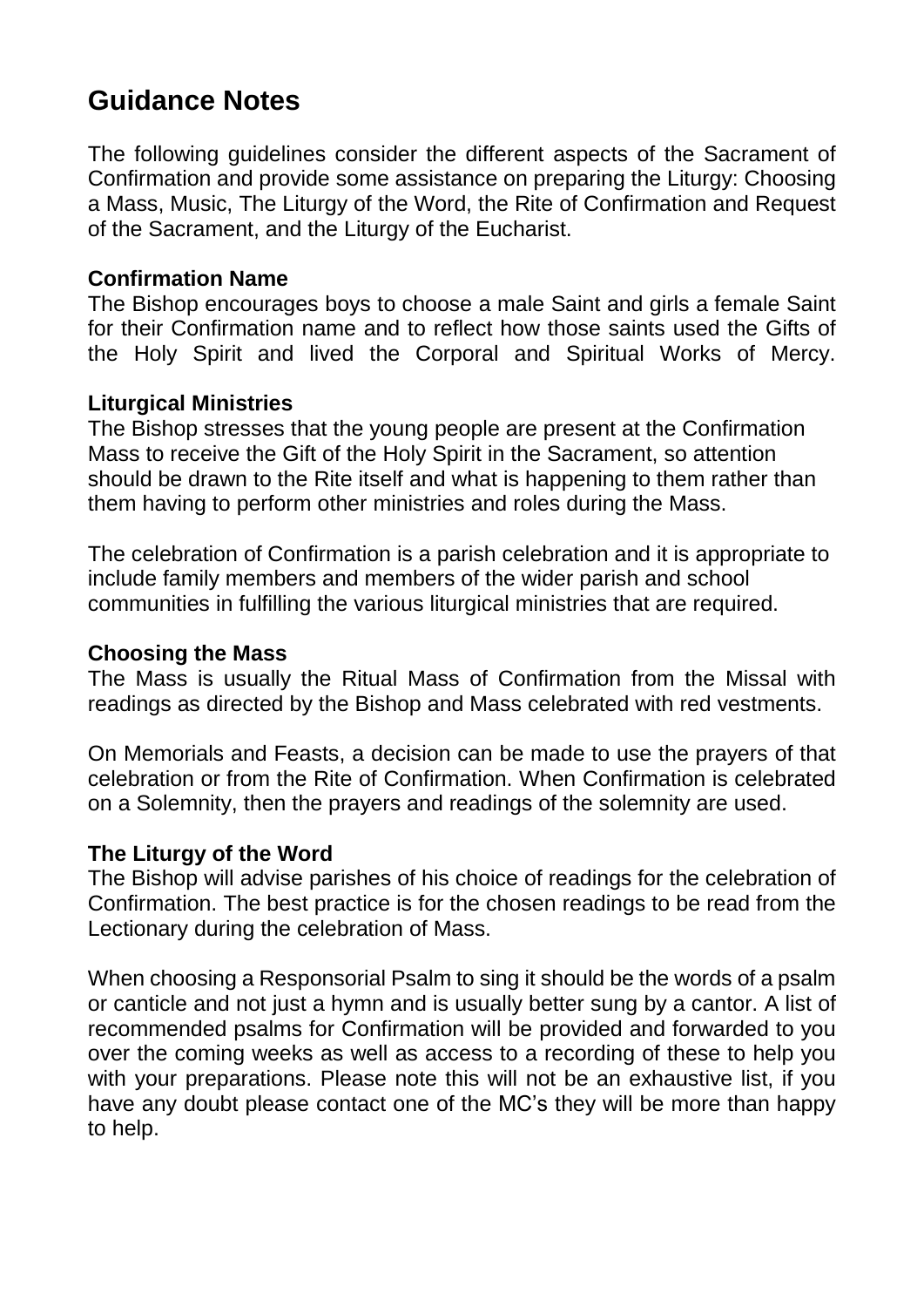#### **The Rite of Confirmation - Request of the Sacrament**

In previous years some schools made a request for the Sacrament after the Gospel. Firstly it should be noted that this request for the Sacrament is totally optional. If you choose this option, the Request will take place at the start of mass, after the sign of the cross and the "Peace be with you" from the Bishop. The request if you opt to have one should be kept simple and last no more than 3 or 4 minutes. As in previous years this should not be a production or a theatrical presentation; but a public witness of the experiences and insights gained by the children during the program of preparation.

A number of parishes and schools have adopted a calling or presentation of the candidates for Confirmation. If this is to be done, it would replace the request, at the start of mass.

#### **The Sacrament of Confirmation**

Following the homily the candles held by the confirmandi for the renewal of baptismal promises are lit from the paschal candle. The paschal candle should be placed near the Ambo.

*Following the renewal of baptismal promises all the candidates remain standing for the laying on of hands and the prayer of Confirmation.* At the end of the prayer of Confirmation, candles are extinguished and the confirmandi sit before coming forward for the anointing.

For the Anointing with Chrism the sponsor and the candidate approach the Bishop and stand in front of and close to him with the sponsor's right hand on the candidate's right shoulder. After the anointing the celebrant exchanges the sign of peace with the candidate as at Mass.

The candidates should wear a badge with his/her confirmation name printed clearly for the Master of Ceremonies to read.

#### **Responses**

The Bishop asks that you emphasise to the confirmandi the importance of the responses during the anointing, which are often the weakest responses as they are made individually. The anointing involves two very simple but important responses of 'Amen' and 'And with your Spirit'. The 'Amen' expresses our affirmation of the content of the prayer and so is an important response not only at Confirmation but also at communion and the end of prayers. The 'And with your spirit' invites and recognises the grace and presence of Christ in the celebrant of the sacrament.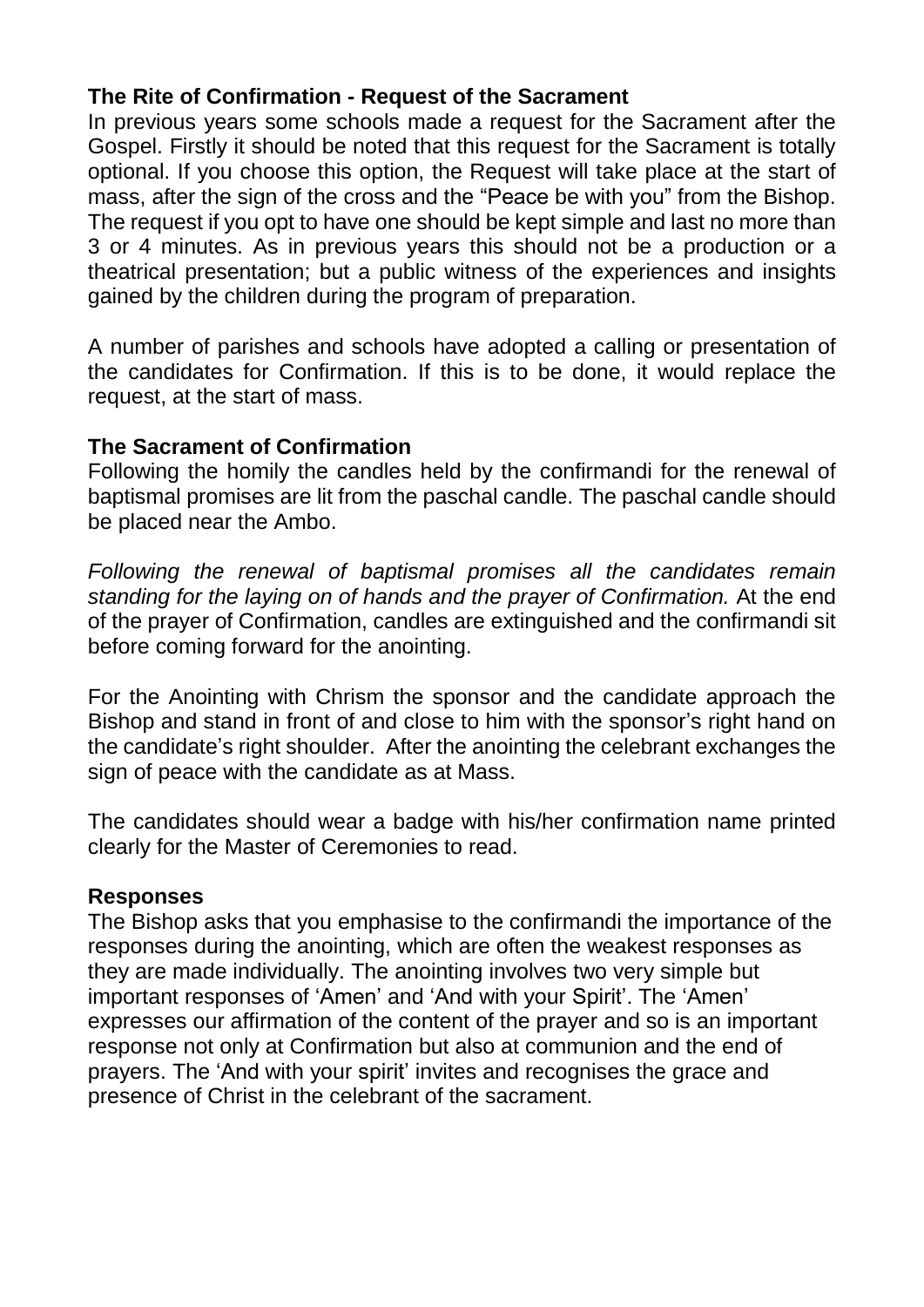#### **Universal Prayer**

The text of the intercessions is variable although the following principles should always be used in their formulation. The text provided in 'The Order for the Conferral of Confirmation within Mass' may also be used.

a. General Intercessions are invitations to pray, praying which is done by the congregation in silence.

b. Therefore, the reader first announces the intention; e.g. For the Leaders of the Church. This establishes who or what is to be the object of our prayer.

c. After a brief pause, the reader then expresses what precisely we are going to pray for in the intention, e.g. in the case of our Church Leaders – that they will be quided by the Holy Spirit in their leadership of the Church.

d. At this point there should be a pause. This is the time for the congregation to pray.

e. The reader after the pause then concludes the intention by saying 'Lord hear us', or another option familiar to the parish.

The order of intercessions should be: for the Church, for spiritual and civic leaders, for the world, for particular occasions (e.g. confirmation), other local needs and for those who have died. It is not essential to have a prayer for every category. The reader should remain at the Lectern until the celebrant has said the concluding prayer.

#### **The Preparation of the Gifts**

In considering the Procession of Gifts the following advice from the General Instruction of the Roman Missal is helpful:

*"It is a praiseworthy practice for the bread and wine to be presented by the faithful. They are then accepted at an appropriate place by the Celebrant to be carried to the altar. Even though the faithful no longer bring from their own possessions the bread and wine intended for the liturgy as was once the case, nevertheless the rite of carrying up the offerings still keeps its spiritual efficacy and significance. Even money or other gifts for the poor or for the Church, brought by the faithful or collected in the church, are acceptable; given their purpose they are to be put in a suitable place away from the Eucharistic table." (General Instruction of the Roman Missal no. 73)*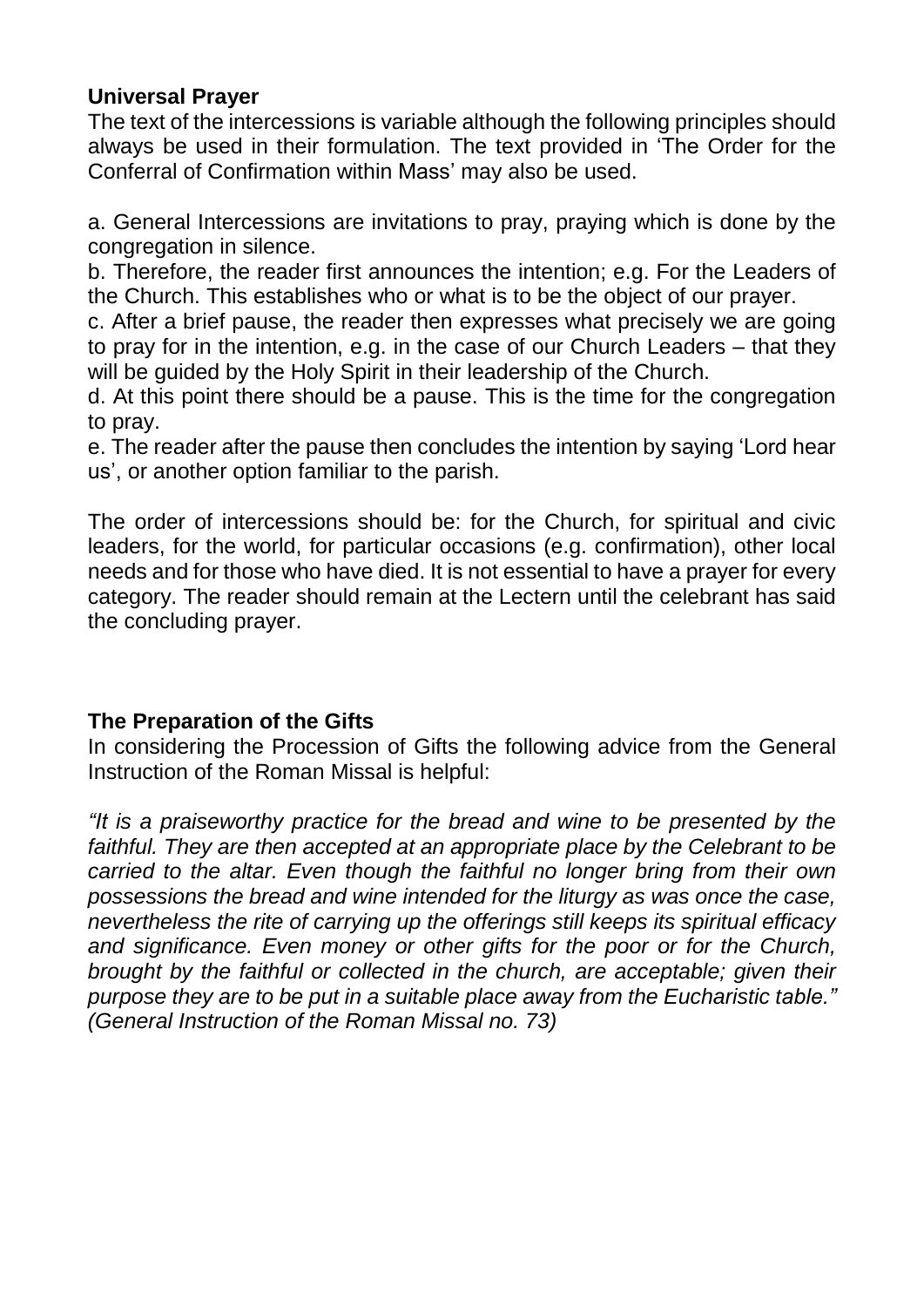#### **Music at the Confirmation Mass**

These notes on choosing Music for the Sacrament of Confirmation may be helpful to those preparing music for the celebration.

Most of the hymns and parts of the mass should be familiar to the parish to enable those present to join in the singing. If the school is choosing music it is best done in consultation with the parish clergy and musicians to ensure as many people as possible are familiar with what will be sung.

The singing of hymns during Mass is for the praise and glory of God and not the entertainment of the congregation, therefore *if the children are to sing on their own at any point it should be done from their seats and not the steps of the sanctuary, they should also face the Altar for this and not the congregation.* All music should be of a religious nature.

Music should always be chosen in keeping with the Liturgical Season or Feast and the Sacrament of Confirmation. During the season of Lent nothing should be said or sung containing Alleluia.

For the celebration of confirmation the Responsorial Psalm, Gospel Acclamation, Holy Holy, Memorial Acclamation and the Lamb of God should be sung. During Lent, an appropriate Lenten Gospel Acclamation should be used that does not include 'Alleluia!'.

The following are normally sung, Entrance Hymn, Hymns during the anointing (which should have a Holy Spirit or Confirmation theme), Hymn during the procession of gifts, communion hymns (these should have a Eucharist theme and not be hymns to the Saints or the Blessed Virgin Mary), and Recessional Hymn. It is also possible to sing the Gloria, the Penitential Rite, and the Our Father. During Lent the Gloria is only sung on the feasts of Saints John Ogilvie, Patrick and Joseph and the Solemnity of the Annunciation.

#### **Musicians**

We understand that there is a variety of talent and ability when it comes to parish and school music. We have a list of musicians that are willing to lend a hand for your Confirmation mass, if this is required. Good music does lead to good singing and also a better celebration, if you need assistance please contact one of our MC's who will be happy to help.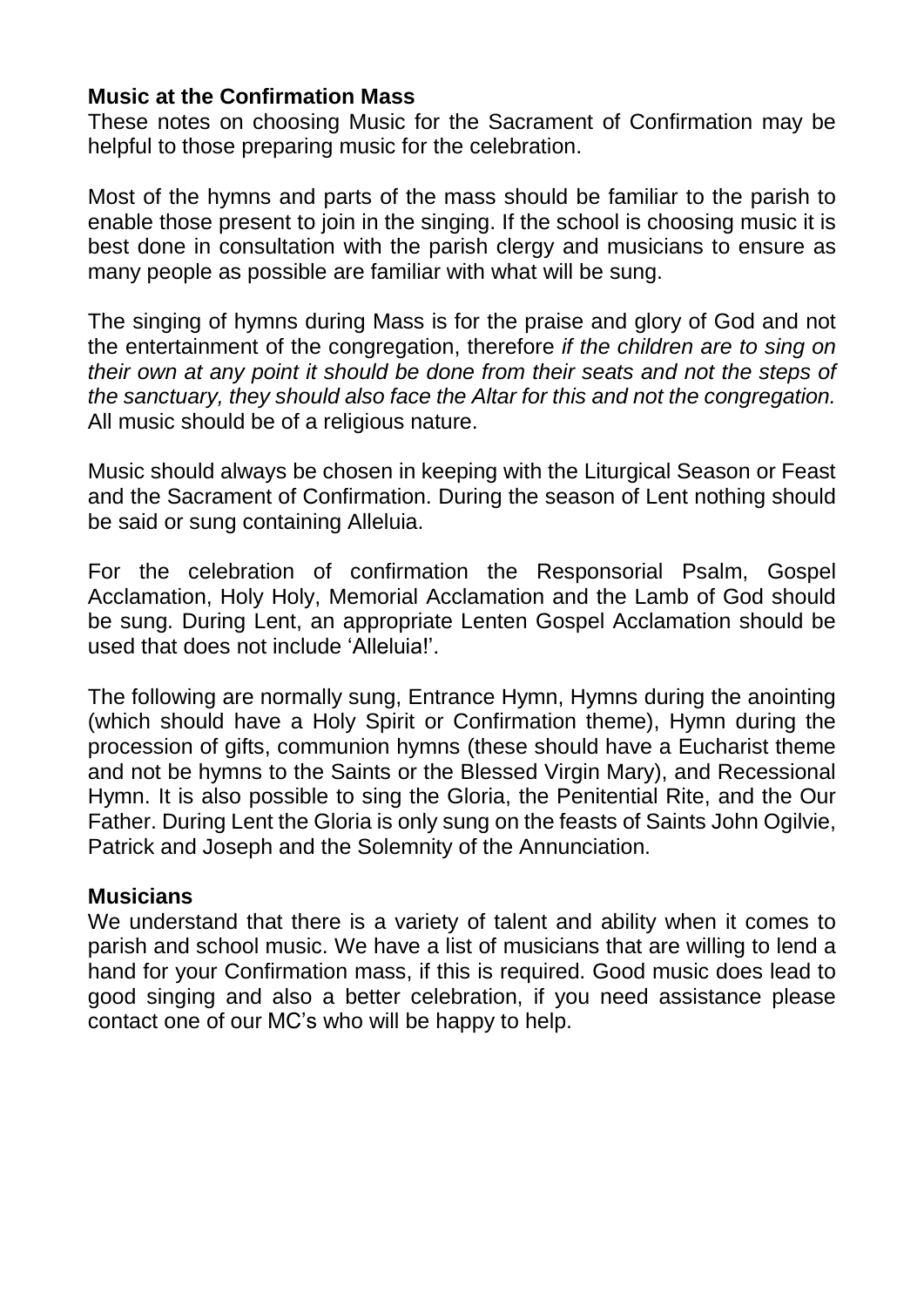## **The Gifts of the Holy Spirit**

**Wisdom** is the gift of knowing the right choices to make to live a holy life. The gift of wisdom helps you to avoid the things that could lead you away from God.

**Understanding** is the gift of comprehension, or the ability to grasp the meaning of the teachings of the Church. The gift of understanding helps you be tolerant and sympathetic of others. It helps you sense when someone is hurting or in need of compassion.

**Counsel**, is the gift of prudence. The gift of Counsel helps you make choices to live as a faithful follower of Jesus.

**Fortitude**, is the gift that helps you stand up for your faith in Christ. The gift of fortitude helps you overcome any obstacles that would keep you from practicing your faith.

**Knowledge** is the gift of knowing and enlightenment. The gift of knowledge enables you to choose the right path that will lead you to God. It encourages you to avoid obstacles that will keep you from him.

**Piety**, is the gift of confidence in God. This gift of piety inspires you to joyfully want to serve God and others.

**Fear of the Lord** is the gift that encourages you to be in awe of God. The gift moves you to so love God that you do not want to offend him by your words or actions.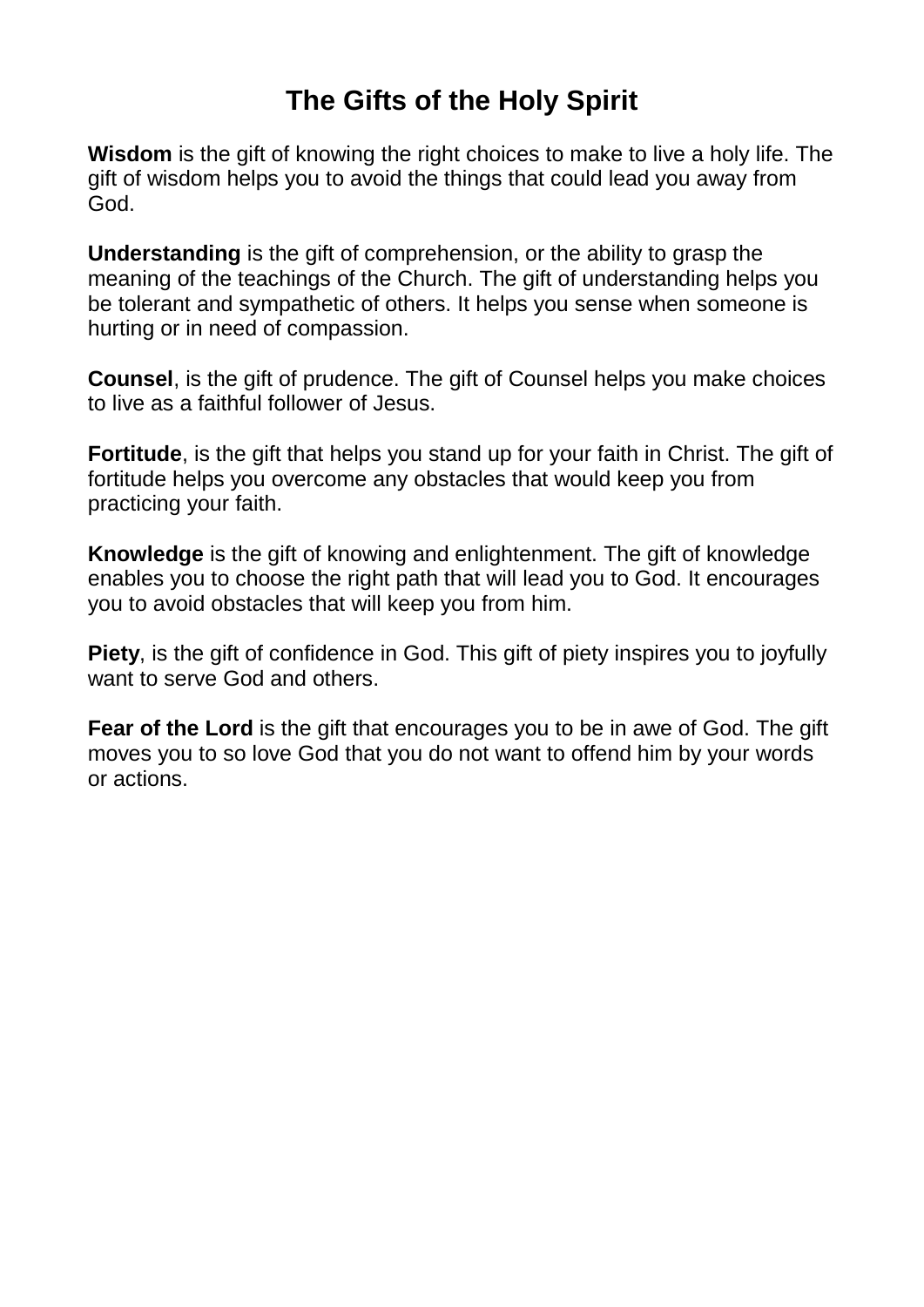#### **APPENDIX A, Further guidance during the COVID-19 Pandemic**

Clearly during this period of the Global Pandemic, the guidelines above will have to be adapted to follow the government regulations and the guidance from the church authorities. It should be noted that these can change at short notice and must always be followed. The Diocese will also keep under review these guidelines and how they relate to the government regulations and will be in touch should there be further changes and adaptations.

#### **Dates for Confirmation and who can Confirm**

The Diocesan Office has sent out a list of Confirmation Dates for each school that the Bishop will celebrate. Clearly in some cases due to numbers the Bishop will delegate Parish Priests to celebrate some of the Confirmations at a separate point. Parish Priests are asked to speak with the Bishop directly if this affects their Confirmations so that delegation can be arranged and the Bishop can be aware of the bigger picture across the Diocese.

#### **Those who can attend**

With regards who can attend the Confirmation, the guidance given is that each candidate may bring 2 others to the Confirmation and these must be from the same household as the candidate so that they can all sit together. The total number able to celebrate the Sacrament will vary from church to church depending on the particular social distance requirements for each church. If the Church can hold 50 with the appropriate 2-metre distancing, then the maximum number of candidates for Confirmation will be 16. Please note the Bishop, Priests, Deacons, MC and Parish Coivd Stewards do not count towards the number if they can keep their distance, but everyone else does, including teachers and musicians.

#### **Sponsor**

The Rite of Confirmation allows a parent to present a child for confirmation, therefore with this in mind it allows one of the 2 people accompanying the candidate to present the child to the Bishop for Confirmation, even if this person is a parent.

#### **Anointing and Communion**

To keep movement limited in the church the only time there should be movement is for the candidate and the person presenting them to come forward for the anointing. To limit movement, it is probably best that the Parish Priest distribute communion in the way that has become the norm in that parish during these restrictions.

#### **Candles**

Candles will not used during Confirmation this year.